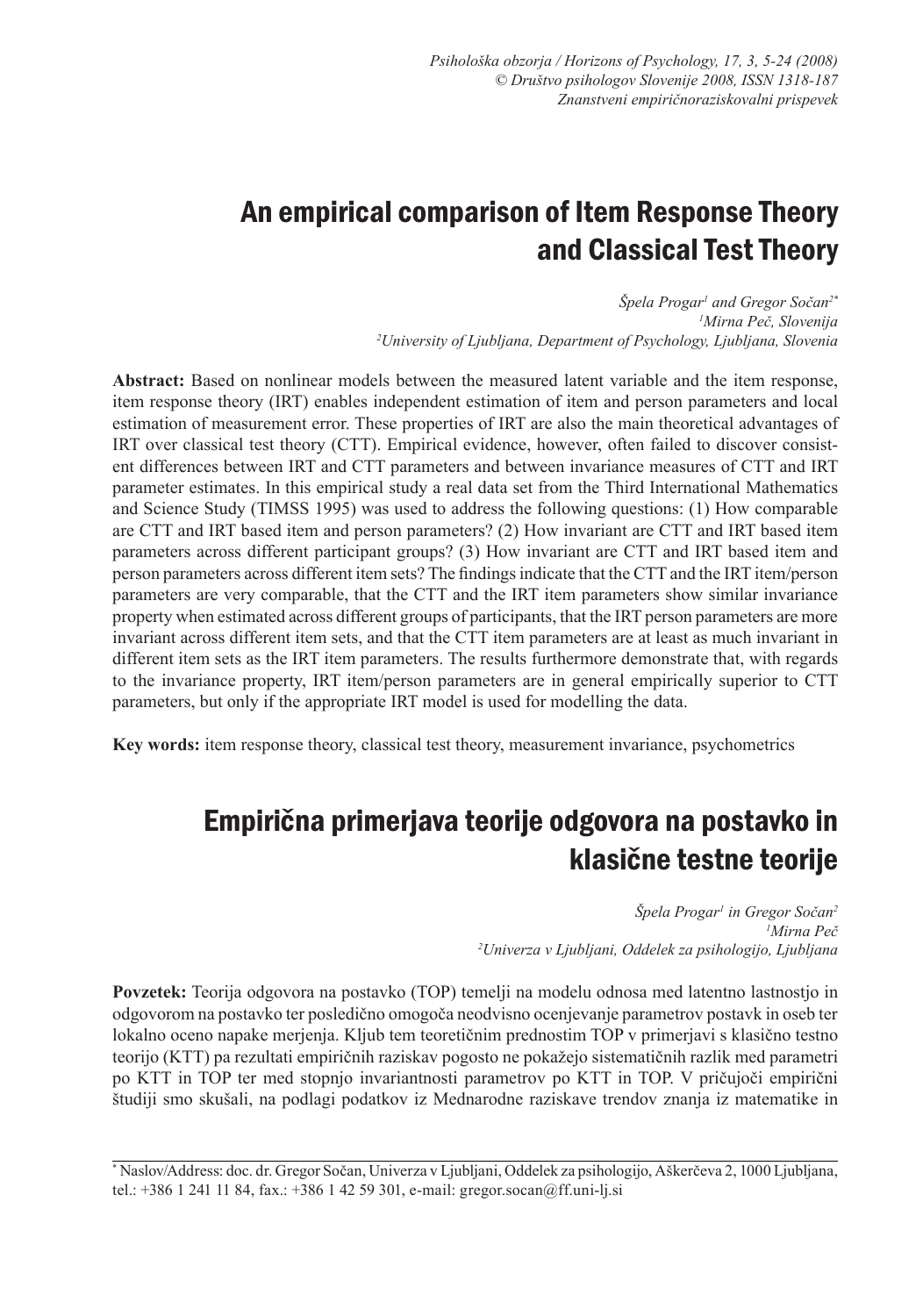naravoslovja (TIMSS 1995), odgovoriti na naslednja raziskovalna vprašanja: (1) Kako primerljivi so parametri postavk in oseb po KTT in TOP? (2) Kako invariantni so parametri postavk KTT in TOP preko različnih skupin oseb? (3) Kako invariantni so parametri postavk in oseb po KTT in TOP preko različnih skupin postavk? Ugotovili smo, da so parametri oseb in postavk po KTT in TOP zelo primerljivi, da so parametri postavk po KTT in TOP podobno invariantni v različnih skupinah oseb, da so parametri oseb po TOP bolj invariantni preko različnih skupin postavk ter da so parametri postavk po KTT, ocenjeni iz različnih skupin postavk, v enaki meri ali celo bolj invariantni od parametrov postavk po TOP. Rezultati so pokazali tudi, da so na splošno parametri postavk po TOP, v smislu invariantnosti parametrov, empirično superiorni parametrom po KTT, vendar le v primeru, ko se uporabljeni model TOP v zadostni meri sklada s podatki.

**Ključne besede:** teorija odgovora na postavko, klasična testna teorija, merska invariantnost, psihometrija

 $CC = 2200$ 

Item-response theory (IRT) appears to be the currently prevailing paradigm within the psychometric theory. However, this is only partially reflected in the psychometric practice: with an important exception of educational measurement, most psychological measuring instruments still appear to be based on the classical test theory (CTT). The aim of this study was to examine some possible causes of this gap, besides conservatism of the psychometric practitioners. We tried to provide a partial answer to two commonly asked questions: "To what extent does the choice of the test construction method influence the properties of the resulting test?" and "To what extent are the theoretical advantages of the IRT reflected in empirical superiority of the resulting measurement instruments?" In the sequel, we shall first review some important properties of both paradigms and summarize the available empirical evidence.

The main advantage of CTT is its simplicity: the estimation of the measured trait is performed simply by adding the scored responses to items. CTT does not involve truly latent variables: despite the fact that the true score is not empirically observable, it can be defined operationally as the average score on the infinite number of equivalent repetitions of the measurement process (see, for instance, Lord and Novick, 1968). Accordingly, within the CTT framework, the question of model validity is almost never addressed. The basic equation of CTT, the additive decomposition of the observed score into the true score and the random error, is a tautology rather than a model and can not possibly be subjected to a test. Groups of assumptions, called "measurement models" (most important among them being the congeneric and the tau-equivalent model, respectively) do play a role in CTT, but they often affect optimality rather than validity: for instance, if the test items depart largely from the essential tau-equivalence, coefficient alpha will remain the lower bound to reliability, but will be a relatively inefficient lower bound. On the other hand, the assumptions which do affect the validity of the results––for instance, the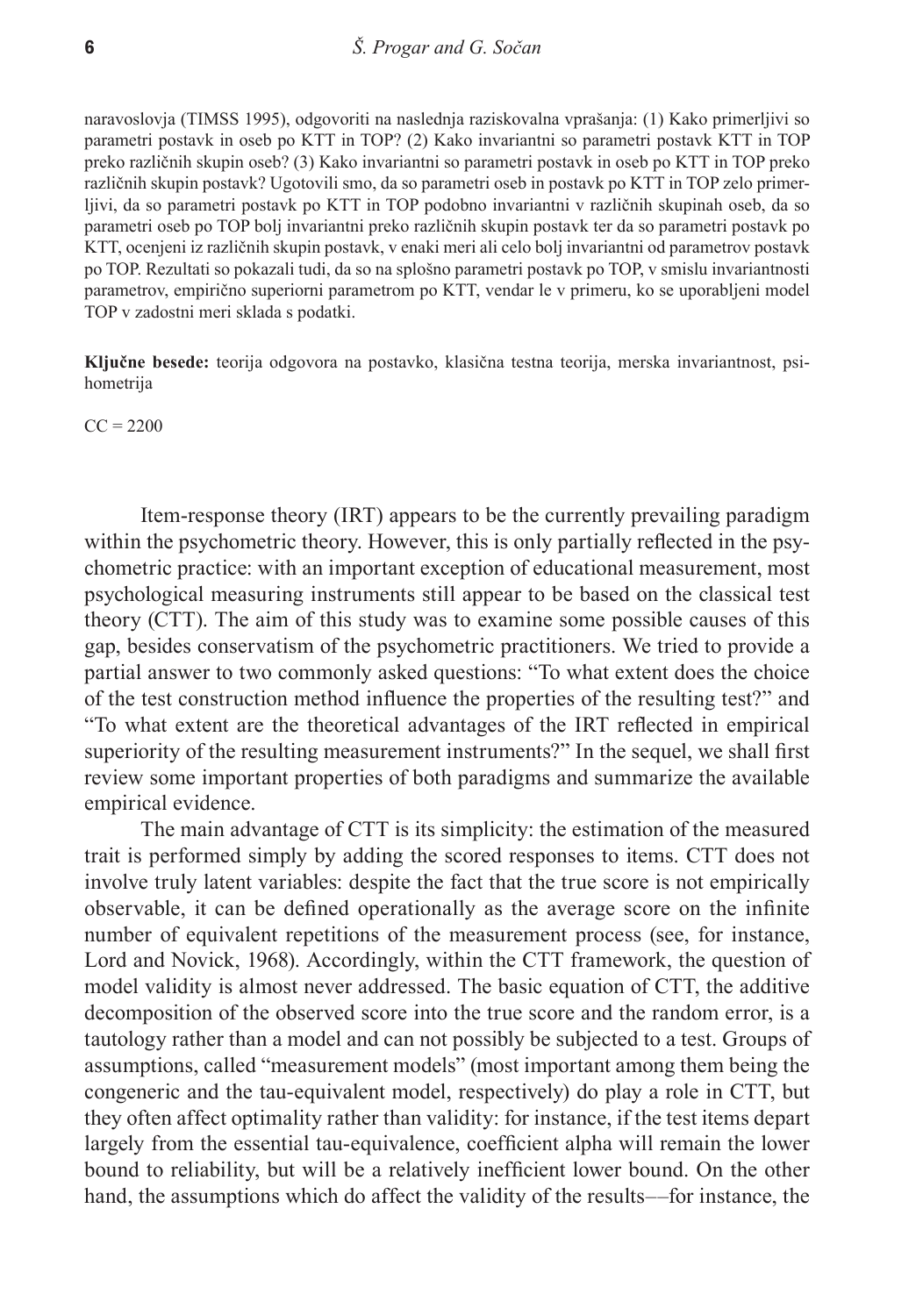assumption of uncorrelated errors––are mostly impossible to be tested empirically for practical reasons. Finally, some parts of CTT are based on a model which is incorrect *a priori*: for instance, although the reliability can be defined as the squared correlation coefficient between the true and observed scores, this relationship is not linear almost surely whenever the range of possible scores is bounded (which is almost always the case).

On the other hand, IRT is a model-based paradigm: it starts with modelling the relationship between the latent variable being measured and the item response. The aim is, at least in principle, to find an accurate model rather than a robust approximation. The question of model fit therefore always plays an important role in an IRT analysis. An important feature of the modelling approach is that the parameters of the persons do not depend on parameters of the items, and vice versa. Consequently, parameters of the persons are invariant across items, and parameters of the items are invariant in different populations of persons. However, these properties depend on the validity of the item-response model. Since real data never perfectly fit to some reasonably parsimonious abstract model, questions can arise about how large the lack of fit can be so that one can still rely on these properties, and whether IRT is always superior to CTT with regard to accuracy and invariance of parameter estimates. Little evidence is available so far regarding these questions, partly perhaps because the model fit has traditionally been treated dichotomously rather than in sense of the degree of fit.

Apart from the invariance problem, another relevant question is whether one should expect IRT and CTT to produce substantially different tests when selecting items from a larger pool. A common feature of both approaches is to discard items to which the answers are not related, or are even negatively related to the test score. In classical test construction (see, for instance, Nunnally and Bernstein, 1994), the primary item selection criterion is the corrected item-total correlation. Additionally, the spread of item difficulties should be large enough so that the discrimination power is not concentrated around the average scores only. Because of the stress on the item discrimination indices, classical tests can be expected to have both relatively high internal consistency and high unidimensionality<sup>1</sup>; the former may be quantified by means of coefficient alpha or some other similar reliability coefficient, and the latter by means of the proportion of common variance, explained by the first common factor. On the other hand, IRT test analysis does not involve the notion of reliability, at least not as defined in CTT. So an IRT-based test may not have a very high internal consistency; instead, it will not tend to concentrate the discrimination power around average score – in fact, the concentration of the discrimination power can be set according to the aim of the test constructor. In any case, somewhat different products should be expected depending on the paradigm used in the process of test construction.

<sup>1</sup> It should be noted that the relationship between reliability and unidimensionality is intricate; for a discussion, see Ten Berge and Sočan (2004).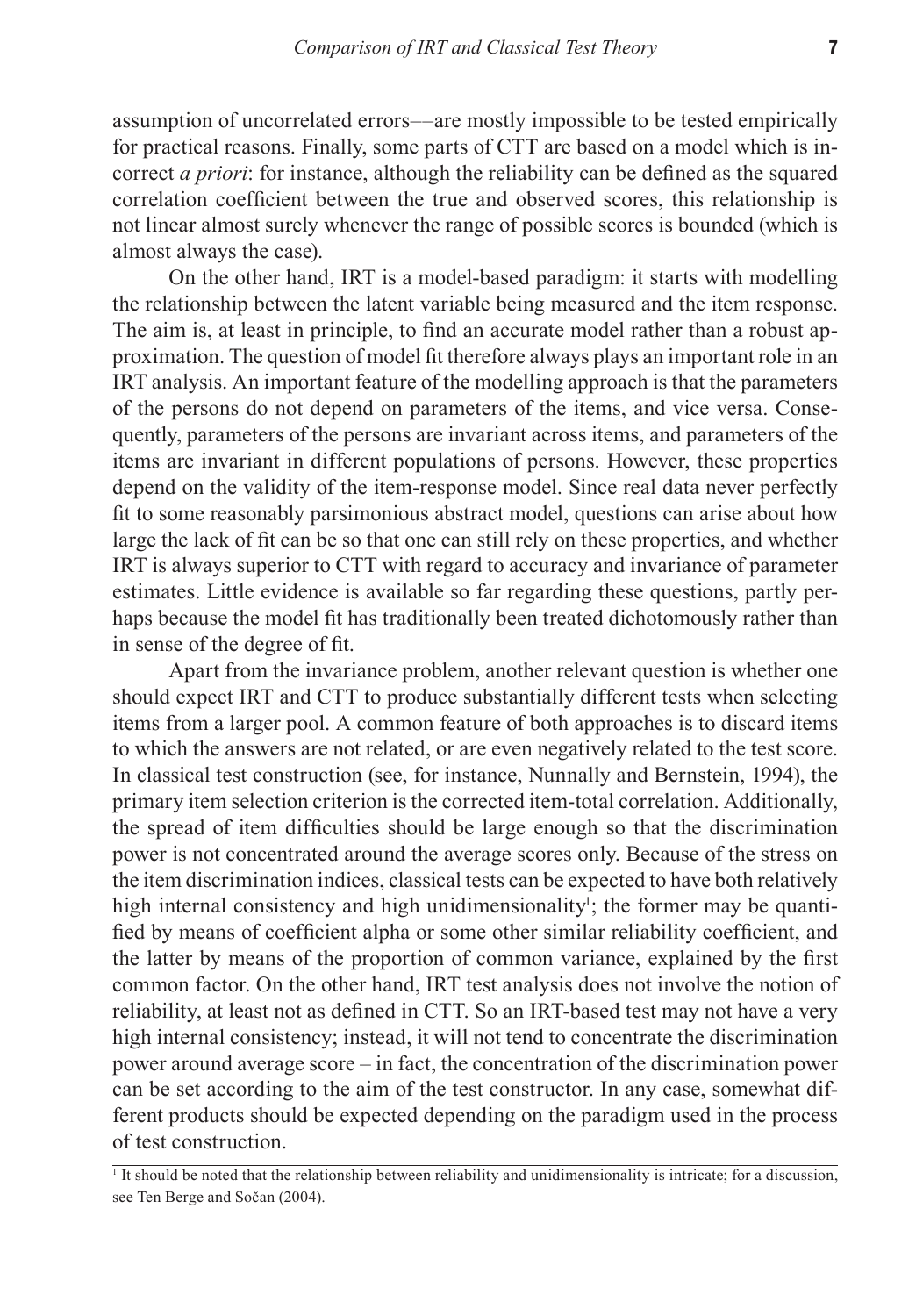Recently, several studies compared CTT and IRT, mostly with regard to the comparability of the item and person parameters. For instance, Fan (1998) in his study, based on real data, found very high correlations both among the person parameters (correlations were in all instances higher than .96) and among the item difficulties (correlations higher than .90). He further found no evidence of a higher invariance of the IRT item parameters in comparison to the CTT item parameters. Similar conclusions were reached by Courville (2005) in another empirical study.

An obvious limitation of empirical studies is that the parameter values can not be manipulated and that the true values are not known. MacDonald and Paunonen (2002) conducted a Monte Carlo study in which they controlled the spread of item difficulty and item discrimination. Similarly to Fan (1998) and Courville (2005), they found high correlations between the CTT and the IRT difficulties. The discrimination indices, however, correlated highly only when the spread of discriminations was large and the spread of difficulty values was small. Moreover, the CTT discrimination estimates were in some conditions (i.e., at a large spread of difficulties) less accurate than the IRT estimates.

The abovementioned studies did not attempt to construct a test by selecting items from a larger item pool and to subsequently investigate the invariance of the parameters across such item sets, although this may be a fairly typical situation in practice. Our study was therefore set into the item selection framework. Within this framework, it attempted to address the following standard questions:

- How comparable are CTT and IRT based item and person parameters?
- How invariant are CTT and IRT based item parameters across different participant groups?
- How invariant are CTT and IRT based item and person parameters across different item sets?

# Method

#### Data source

The data used in our study are from the Third International Mathematics and Science Study (TIMSS 1995) administered in 1994 and 1995 to the third and fourth grade students in 45 different countries. Mathematical achievement was measured with 102 and science achievement with 97 different items, respectively. Items were divided in 26 exclusive clusters, which were distributed into 8 different test booklets. Most of the items (approx. 80%) were multiple-choice items, while others required short or more elaborated answers. Complete international database is available on *http://isc.bc.edu/timss1995i/Database.html*.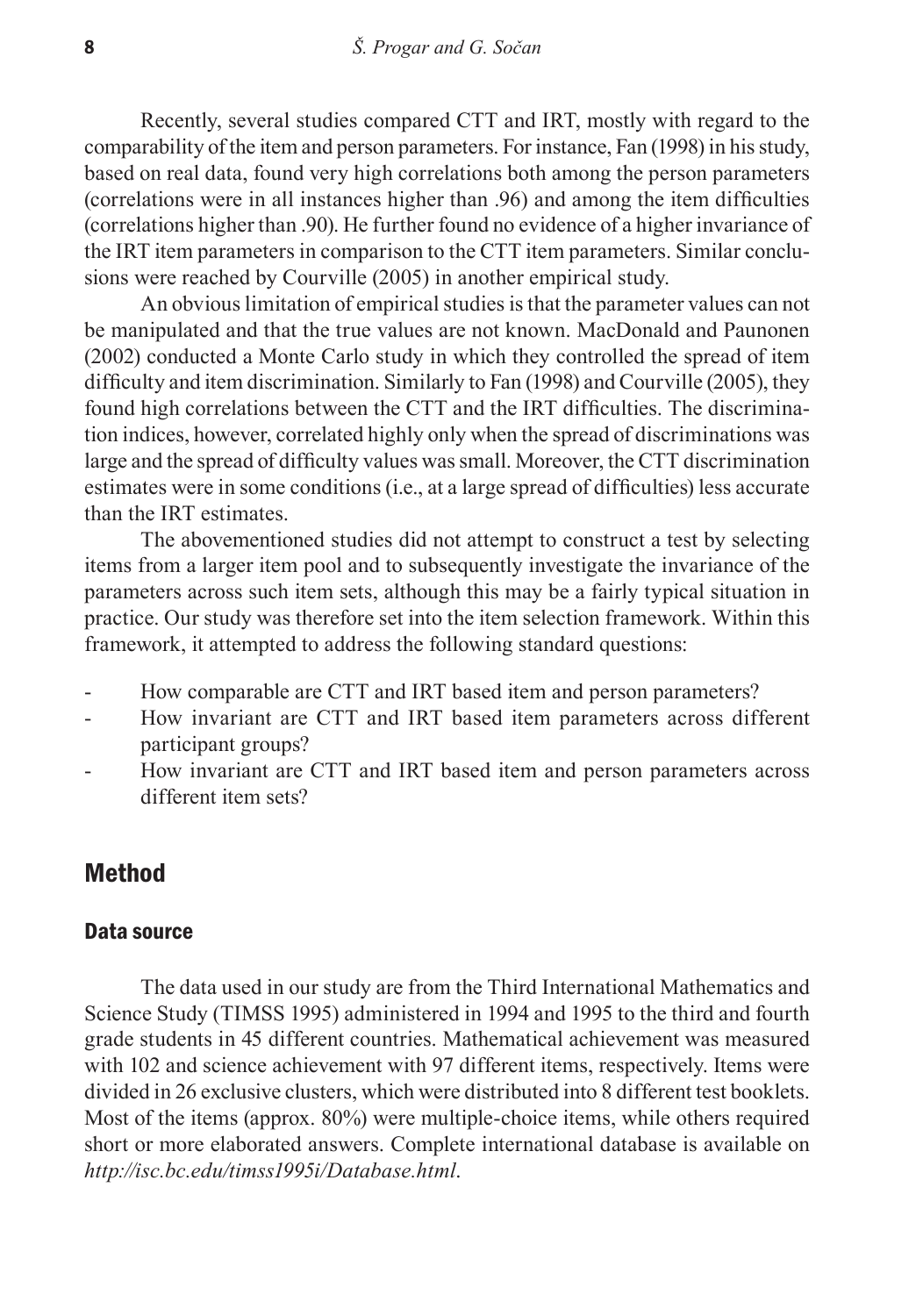Since test booklets consisted of different clusters of items, each student responded just to a subset of items, which represents a problem for data analysis using CTT. Therefore only items from two different test booklets were selected and analyzed for the purpose of this study, i.e. items from booklet number 5 for the mathematical achievement and booklet number 6 for the science achievement. Booklet number 5 consisted of 39 mathematical items (two items were eliminated, because they were not administered in Latvia) and booklet 6 consisted of 37 science items as shown in Table 1. These items represent math and science item pools. Items were dichotomous, except for three mathematical items and one science item, which were subsequently dichotomized for the purpose of this study.

|                         | Math Item Pool | Science Item Pool |
|-------------------------|----------------|-------------------|
| Multiple-choice items   | 25             | 26                |
| Short answer items      |                |                   |
| Elaborated answer items |                |                   |
| Total                   |                |                   |

Table 1. *Structure of mathematical and science item pools.*

#### **Participants**

From the complete international database only students from six European countries (Hungary, Latvia, Netherlands, Norway, Scotland, and Slovenia) that responded to items from booklet 5 and 6 were selected. The structure of students that responded to mathematical and science items is shown in Tables 2 and 3.

|                    |     | Lower grade   |      |               |        | Upper grade   |      |               |
|--------------------|-----|---------------|------|---------------|--------|---------------|------|---------------|
|                    |     | Female        | Male |               | Female |               | Male |               |
|                    | N   | $\frac{0}{0}$ | N    | $\frac{0}{0}$ | N      | $\frac{0}{0}$ | N    | $\frac{0}{0}$ |
| Hungary            | 175 | 18.7          | 199  | 19.5          | 189    | 19.6          | 182  | 18.3          |
| Latvia             | 125 | 13.3          | 126  | 12.3          | 135    | 14.0          | 143  | 14.4          |
| <b>Netherlands</b> | 152 | 16.2          | 201  | 19.7          | 162    | 16.8          | 152  | 15.3          |
| Norway             | 134 | 14.3          | 132  | 12.9          | 132    | 13.7          | 149  | 15.0          |
| Scotland           | 199 | 21.2          | 192  | 18.8          | 197    | 20.5          | 213  | 21.5          |
| Slovenia           | 152 | 16.2          | 171  | 16.7          | 148    | 15.4          | 153  | 15.4          |
| Total              | 937 | 100.0         | 1021 | 100.0         | 963    | 100.0         | 992  | 100.0         |

Table 2. *Structure of students that responded to mathematical items (from booklet number 5).*

*Note*. 35 students for which gender was not indicated are not included in this table.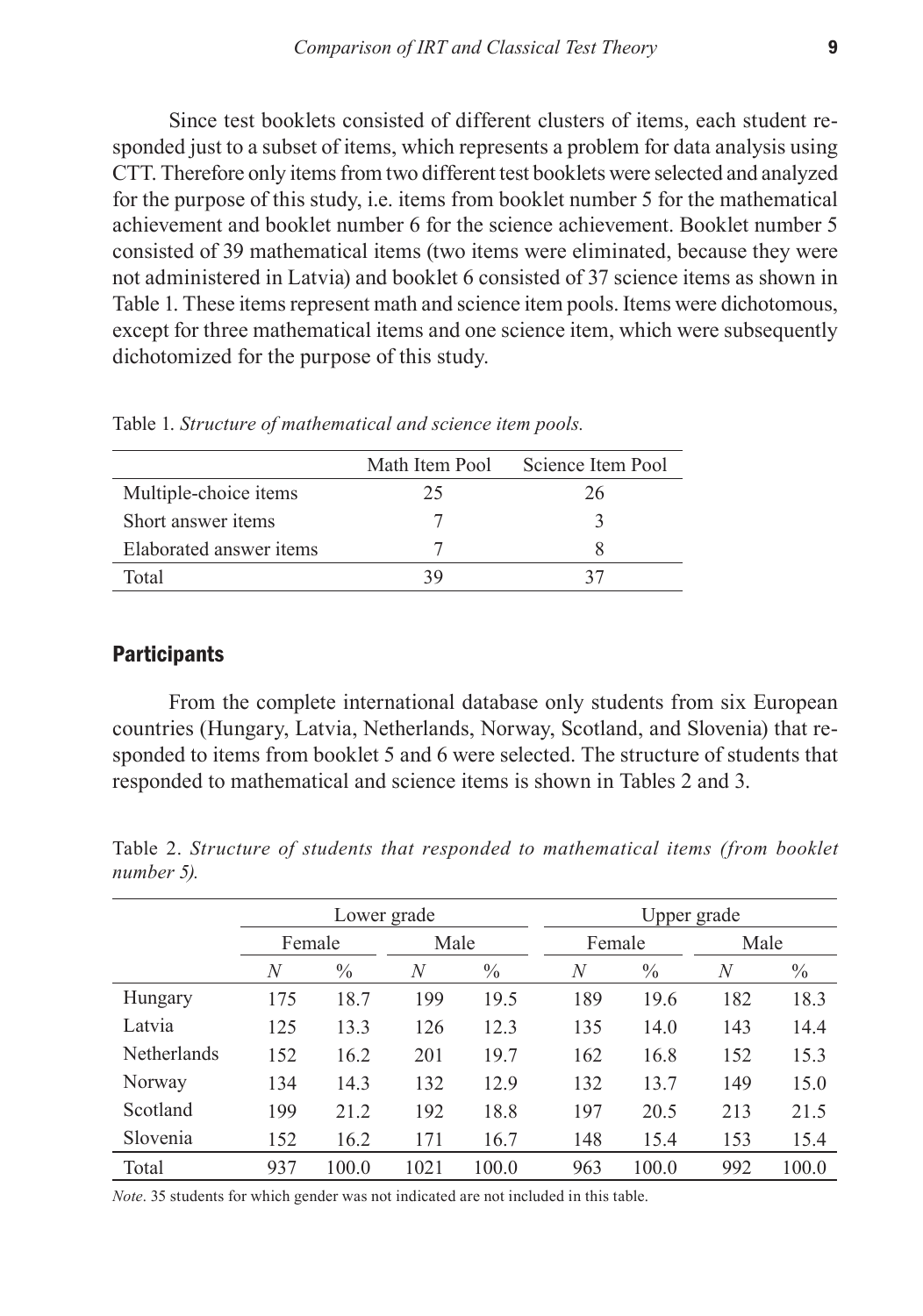|                    |                  | Lower grade |      |               |        | Upper grade   |      |       |
|--------------------|------------------|-------------|------|---------------|--------|---------------|------|-------|
|                    | Female           |             | Male |               | Female |               | Male |       |
|                    | $\boldsymbol{N}$ | $\%$        | N    | $\frac{0}{0}$ | N      | $\frac{0}{0}$ | N    | $\%$  |
| Hungary            | 195              | 20.2        | 175  | 18.0          | 187    | 19.4          | 182  | 18.2  |
| Latvia             | 130              | 13.5        | 127  | 13.1          | 139    | 14.4          | 137  | 13.7  |
| <b>Netherlands</b> | 172              | 17.9        | 176  | 18.1          | 162    | 16.8          | 156  | 15.6  |
| Norway             | 134              | 13.9        | 142  | 14.6          | 124    | 12.9          | 150  | 15.0  |
| Scotland           | 178              | 18.5        | 195  | 20.0          | 199    | 20.6          | 214  | 21.4  |
| Slovenia           | 154              | 16.0        | 158  | 16.2          | 153    | 15.9          | 163  | 16.3  |
| Total              | 963              | 100.0       | 973  | 100.0         | 964    | 100.0         | 1002 | 100.0 |

Table 3. *Structure of students that responded to science items (from booklet number 6).* 

*Note*. 49 students for which gender was not indicated are not included in this table.

## Data analysis

Data from both the math and the science item pool were analyzed using both CTT and IRT procedures. Missing value analysis was conducted using EM (expectation-maximization) algorithm in *SPSS 11.0 for Windows* before item analysis (the percentage of students that had at least one missing response was 0.3 % in the math item pool and 0.5 % in the science item pool).

Within the CTT framework the following parameters were computed:

- person parameter as the proportion of correct answers,
- item discrimination parameter as the corrected point-biserial correlation,
- item difficulty parameters as the proportion of correct responses to particular items and
- alpha reliability coefficient and the greatest lower bound to reliability (GLBR). The latter was computed according to the algorithm proposed by Ten Berge, Snijders and Zegers (1981).

The greatest lower bound to reliability (GLBR) is the highest value which is certainly not higher than the actual reliability in the sample. It is therefore the most accurate conservative reliability estimate possible. GLBR does not have a closedform solution and can only be estimated by numerical algorithms.

The IRT analysis was conducted by means of *BILOG-MG 3.0* (Zimowski, Muraki, Mislevy, & Bock, 1996). All IRT estimations were obtained using the marginal maximum likelihood (MML) method with normal prior distribution, which is the default for *BILOG-MG*.

Within the IRT framework the following parameters were computed:

- person parameter (commonly known as the *theta* value),
- item discrimination (slope) parameter (the *a* value),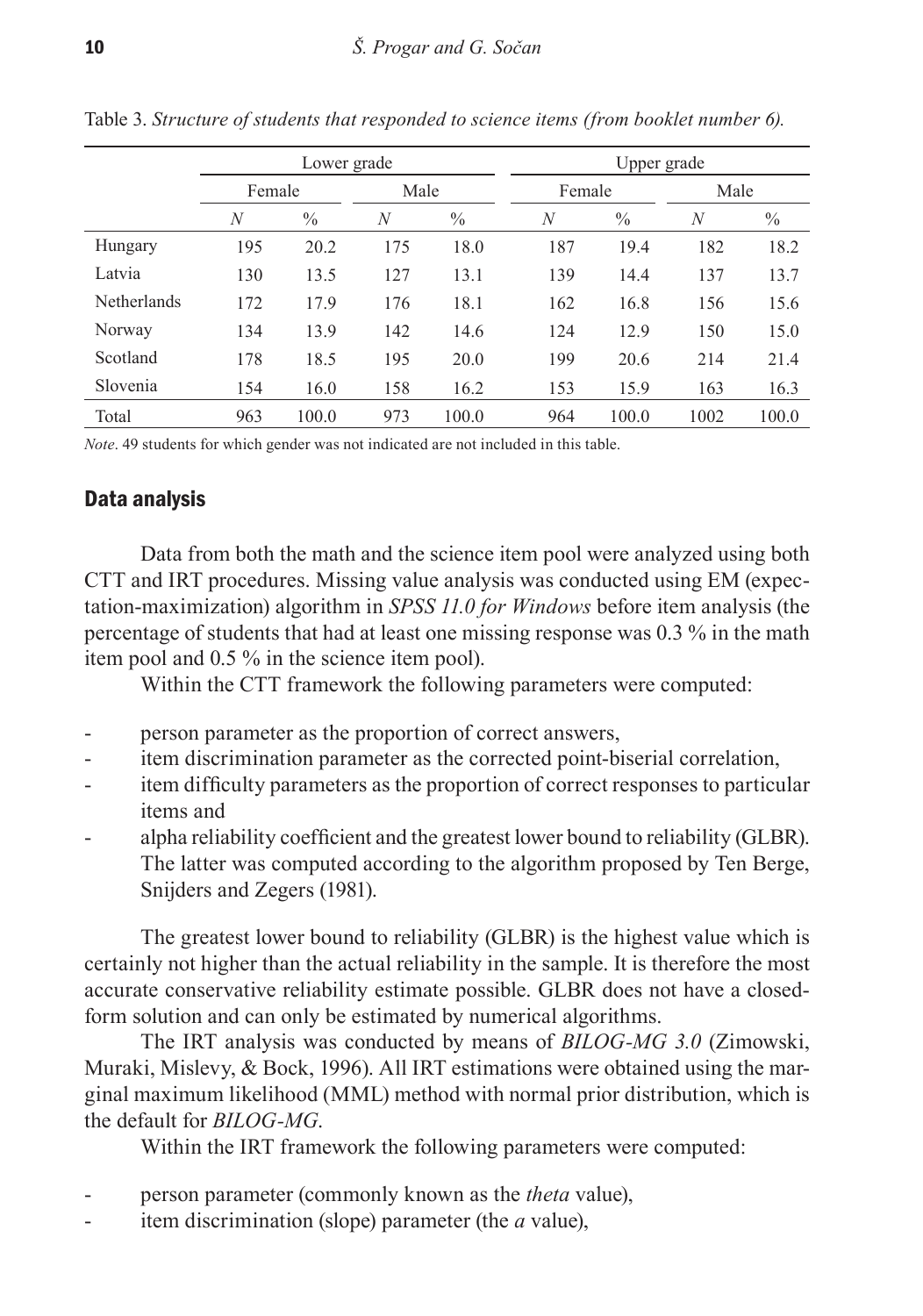item difficulty (location) parameter (the *b* value).

Information about the item and model fit was obtained through the differences in log likelihoods between different unidimensional logistic models (1PL, 2PL, and 3PL models) and through comparisons between expected and empirical item characteristic curves (ICC's;  $\chi^2$  test and the graphical method). Unidimensionality of the tests was analyzed with minimum rank factor analysis (MRFA; Ten Berge and Kiers, 1991), which is the single available factor analytic method making possible the determination of the proportion of the common variance, explained by some number of common factors. In contrast to this, other similar methods only make possible to evaluate the proportion of the total variance, explained by the common factors, which is however not directly associated with unidimensionality. In our case, the proportion of the common variance of the items, explained by the first common factor, was taken as a measure of unidimensionality.

### **Comparability of CTT and IRT person and item parameters**

Comparability of the CTT and the IRT person parameters was assessed by correlating the proportion correct and theta values for participants in both math and science item pool. Comparability of the CTT and the IRT item parameters was assessed by correlating the CTT and the IRT based item difficulty parameters and item discrimination parameters.

## **Invariance of CTT and IRT item parameters across different participant groups**

The degree of the CTT and IRT item parameters invariance was assessed by comparing the item parameter estimates within each measurement framework across two or more different participant groups: (1) lower and upper grade, (2) male and female, (3) Hungary, Latvia, Netherlands, Norway, Scotland, and Slovenia. Comparison included correlations between item parameter estimates in different groups (grade, gender, country) and comparing means of item parameters (paired *t*-test and ANOVA).

### **Invariance of CTT and IRT person and item parameters across different item sets**

After both the CTT and the IRT item parameters had been obtained for all items in both item pools, four new tests (two mathematical and two science tests) of 12 items were constructed. For the construction of new CTT tests highly discriminative items with approximately normally distributed item difficulties were selected. For the new IRT tests highly discriminative and informative items with item difficulty parameters across wide range of theta values were selected (the target test information function was high through all levels of latent variable). Since the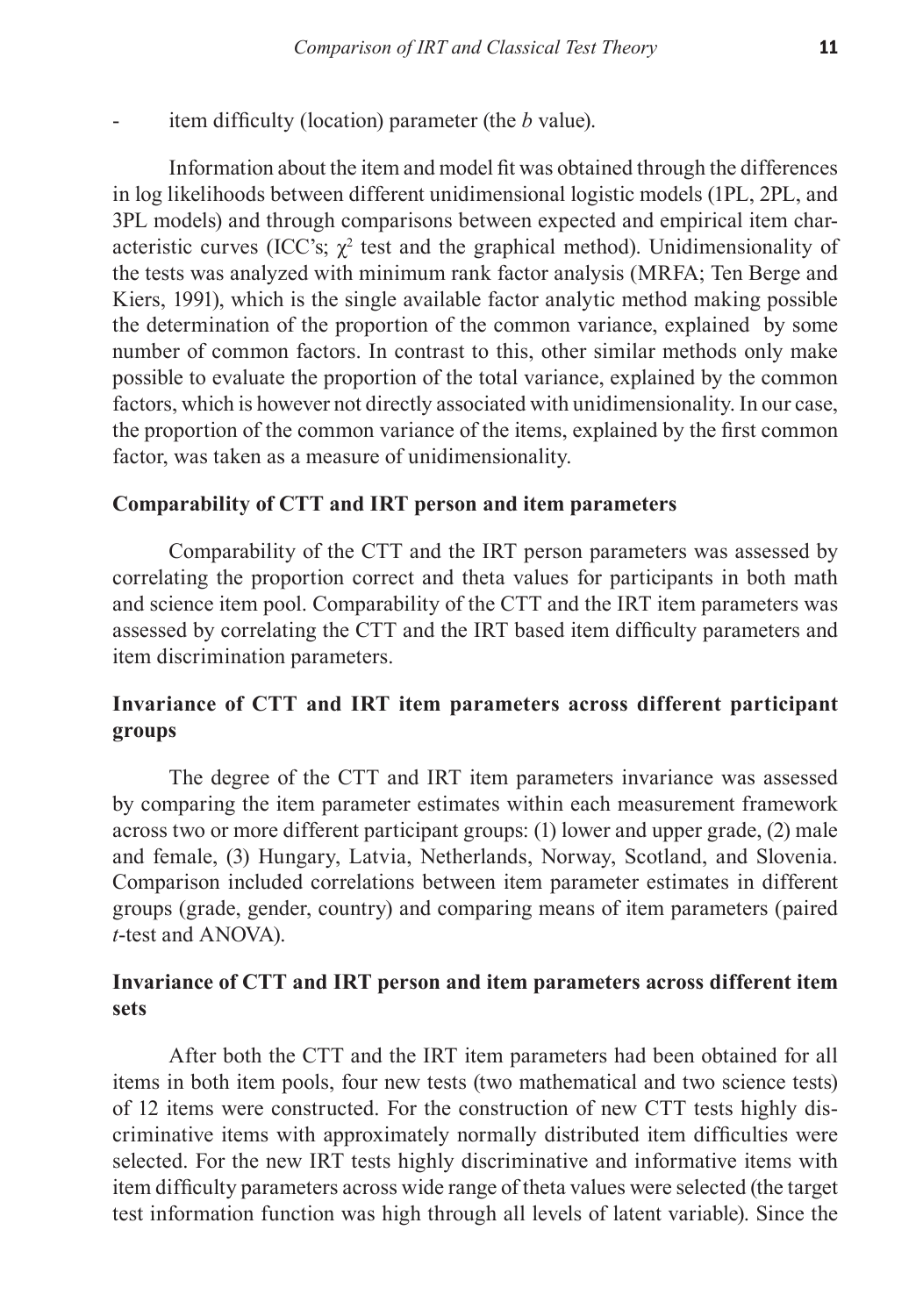item pools were rather small, only psychometric information was considered when constructing new tests.

Item and person parameters in these four new tests were compared with the original parameters, which were obtained with all items in both item pools. Comparison included correlations between the *new* and the *original* parameter estimates within each measurement framework as well as comparing mean differences of person/item parameters (paired *t*-test).

# Results and Discussion

#### IRT Model Fit Assessment

The main goal of our study was to investigate both the comparability of CTT and IRT item parameters and the invariance of CTT and IRT item parameters in different conditions. As we were especially interested in item discrimination parameters, which usually represent the most important criteria for item selection, but also appear to be the most unstable item parameters, the 1PL model that would only allow the inspection of item difficulty parameters was not of interest. We were also not interested in the 3PL model for two reasons: (1) the 3PL model with a unique lower asymptote for each item would lead to different meaning of item difficulty for each item in the test and to different meaning of item difficulty for the same item in different item sets, and this would bias the results of comparison of item parameters across different item sets; (2) the 3PL model with a common lower asymptote for all items was not reasonable because not all items in our item pools were multiplechoice items.

The assessment of the IRT model fit indicates that the 2PL model comparing to the 1PL model fits to the data significantly better for all tests (the differences in *–2 log likelihoods*) and also that the 3PL model fits to the data better than the 2PL for two tests only. According to the  $\chi^2$  test empirical ICC's differ significantly from expected ICC's in 2PL model for only some items in the math item pool, but for more than half of the items in the science item pool (Table 4). Since the  $\chi^2$  test in *BILOG-MG* can only be computed for tests with more than 20 items, only graphical comparison of expected and empirical ICC's could be made for new tests; the comparison showed that practically all items in new tests fit the 2PL model.

Table 4 also presents the main results of the (uni)dimensionality analysis. We can conclude that the assumption of unidimensionality holds to a reasonable extent in all new tests and in the math item bank. In the case of science item bank, however, the assumption of unidimensionality is clearly violated, which is probably the reason for a poor fit of many science items to the unidimensional 2PL model according to the results of  $\chi^2$  test. The unidimensional 2PL model is obviously not fully adequate for the science item bank (a multidimensional model would be appropriate), but was nevertheless used for modelling these data as well. It should be emphasized at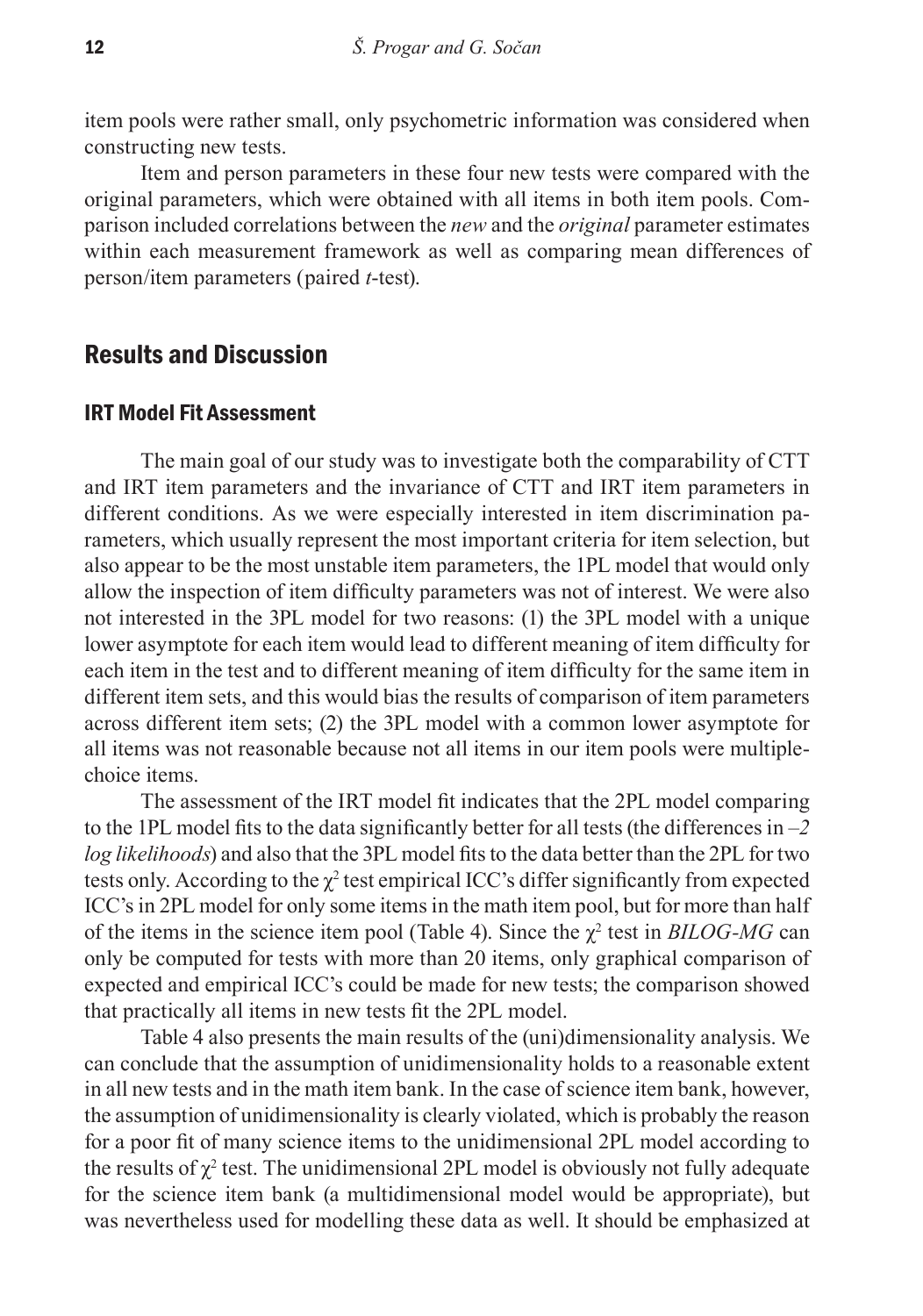|                                                             |              | Math                   |                 |              | Science                |                               |
|-------------------------------------------------------------|--------------|------------------------|-----------------|--------------|------------------------|-------------------------------|
|                                                             | Item<br>Pool | <b>New</b><br>CTT test | New IRT<br>test | Item<br>Pool | <b>New</b><br>CTT test | <b>New</b><br><b>IRT</b> test |
| $%$ common<br>variance                                      | 37.9         | 42.4                   | 42.6            | 33.4         | 35.8                   | 35.5                          |
| % explained<br>common variance                              | 51.7         | 73.0                   | 72.4            | 38.4         | 57.1                   | 57.7                          |
| Alpha reliability                                           | 0.893        | 0.833                  | 0.819           | 0.819        | 0.724                  | 0.710                         |
| GLB to reliability                                          | 0.920        | 0.864                  | 0.857           | 0.865        | 0.784                  | 0.775                         |
| % of misfitting<br>items $(\chi^2 \text{ test})^{\text{a}}$ | 29.7         | N/A                    | N/A             | 51.3         | N/A                    | N/A                           |

Table 4. *Analysis of unidimensionality, reliability and IRT model fit for 2PL model for both item pools and for the new tests.* 

 $Note$   $N/A$  = not available.

 $\alpha$ <sup>a</sup>  $\chi^2$  test cannot be computed for new tests which consist of less than 20 items.

this point that all results involving the science item bank consequently demonstrate invariance of item/person parameters in the case of fairly heterogeneous test and a rather poor IRT model fit.

#### Comparability of CTT and IRT person and item parameters

The first goal of our study was to assess the comparability of CTT and IRT person and item parameters. As can be seen from the results in Table 5, CTT and IRT person parameters correlate very highly in both item pools, indicating that very similar math/science achievement estimates would be obtained regardless of the measurement framework. However, the comparison of the distributions of the CTT and IRT person parameters shows that this indication is only partly true. Since both math and science item banks contain more easy items then hard items, the distribution

Table 5. *Correlations between CTT and IRT person and item parameters.* 

|                     | Math Item Pool | Science Item Pool |
|---------------------|----------------|-------------------|
| Person parameters   | 0.984          | 0.990             |
| Item parameters     |                |                   |
| Item difficulty     | 0.972          | 0.922             |
| Item discrimination | 0.935          | 0.831             |

*Note.* In order to make the correlations positive, CTT item difficulty parameters were reversed so that higher values relate to more difficult items. Math item pool consisted of 39 items; science item pool consisted of 37 items.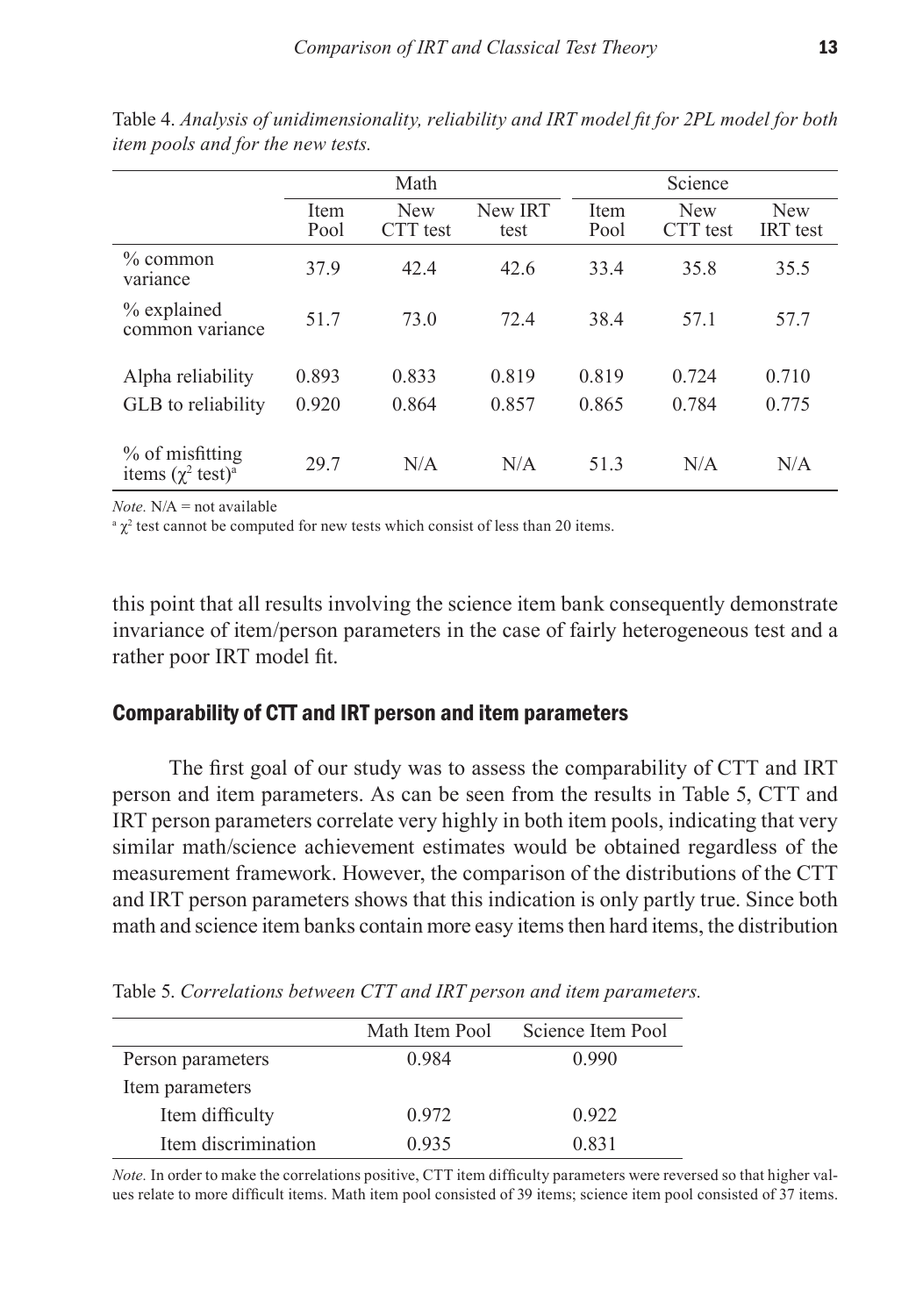



*Figure 1.* Distribution of proportion correct in science item pool. The curve represents normal distribution.

*Figure 2.* Distribution of theta values in science item pool. The curve represents normal distribution.

of the CTT person parameters in both item banks is negatively skewed. In contrast to this, the distributions of the IRT-based person parameters are more symmetrical, which could be the result of either item parameters being incorporated in the assessment of person parameters or the effect of prior normal distribution. The difference in person parameter distributions (for example, see Figures 1 and 2) could therefore be the result of the fact that the CTT based person parameters depend on the item parameters whereas the IRT person parameters do not, but, since neither true classical nor true IRT scores are known in this study, this conclusion would be unfounded.

The CTT and IRT item parameters correlate very highly, as well as the person parameters (also in Table 5). Item difficulty parameters correlate higher than item discrimination parameters, but the latter correlate very high as well in all conditions. Both the item difficulty and the item discrimination parameters are more comparable in the case of mathematical item pool, where the 2PL model fits the data better.

#### Invariance of CTT and IRT item parameters across different participant groups

The comparison of CTT and IRT item difficulty and item discrimination invariance across different groups of participants (regarding grade, gender and country) is presented in Table 6. Both CTT and IRT item difficulty parameters were estimated very consistently in all conditions. The highest consistence was found across the gender groups and the lowest one across different countries. The IRT item difficulties are slightly more consistently estimated than the classical item difficulties in most conditions for the math item pool, where the 2PL model fits to the data reasonably well, but less consistently in all conditions for the science item pool, where the model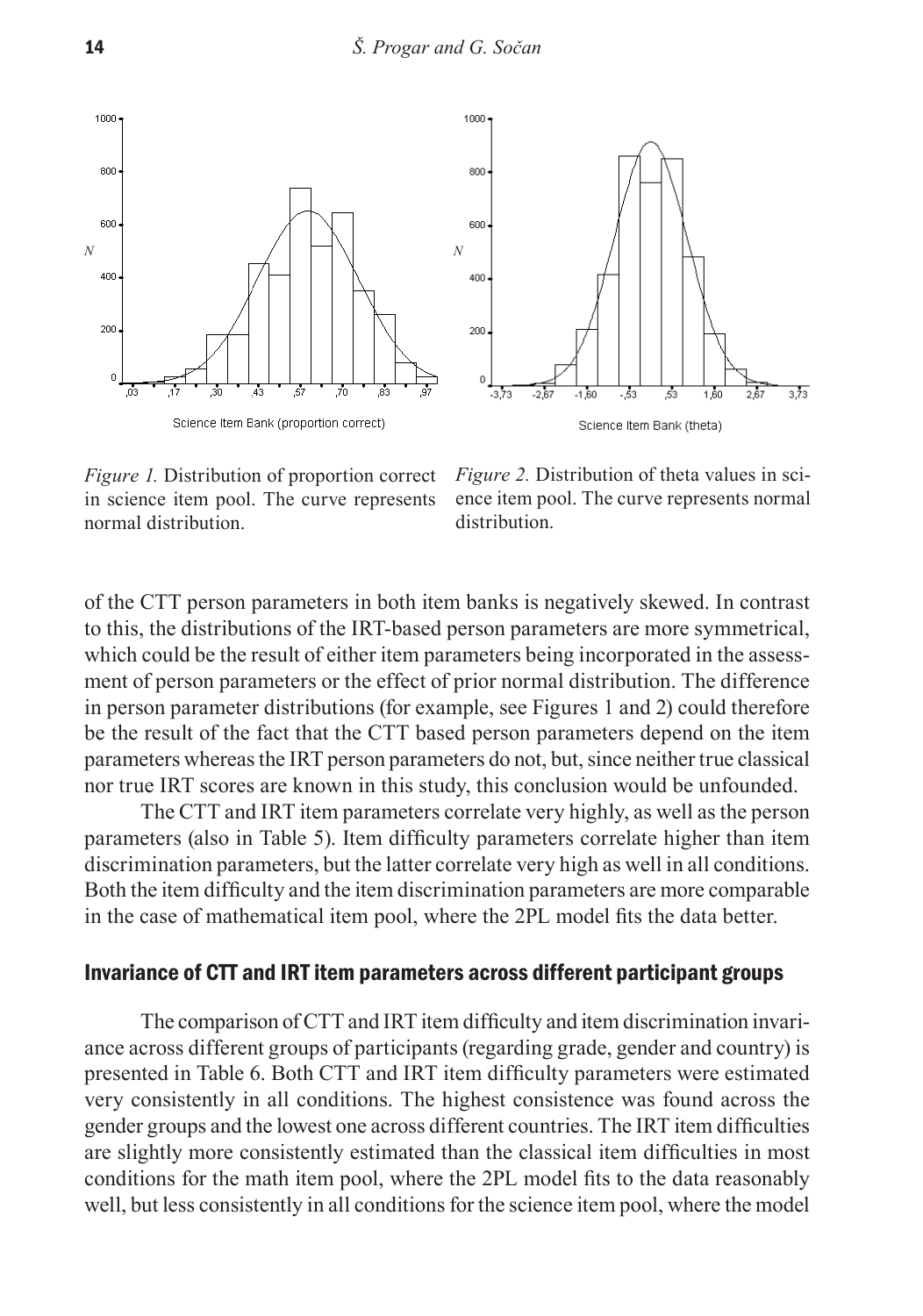|                     |       | Math Item Pool |         |       | Science Item Pool |         |
|---------------------|-------|----------------|---------|-------|-------------------|---------|
|                     | Grade | Gender         | Country | Grade | Gender            | Country |
| Item difficulty     |       |                |         |       |                   |         |
| <b>CTT</b>          | 0.946 | 0.979          | 0.787   | 0.983 | 0.983             | 0.859   |
| <b>IRT</b>          | 0.953 | 0.980          | 0.783   | 0.973 | 0.979             | 0.835   |
| Item discrimination |       |                |         |       |                   |         |
| <b>CTT</b>          | 0.894 | 0.945          | 0.657   | 0.770 | 0.903             | 0.601   |
| <b>IRT</b>          | 0.930 | 0.943          | 0.694   | 0.698 | 0.877             | 0.514   |

Table 6. *Comparison of IRT and CTT item parameters invariance across different groups of participants.* 

*Note*. Correlations between item parameters estimated in two or more groups are presented. In case of country, single measure intraclass correlations (consistency) are shown. Math item pool consisted of 39 items, science item pool consisted of 37 items.

fit is rather poor. These results are coherent with presumption that IRT item parameter invariance can only be expected when the model fits the data (i.e., when the assumptions about the data are valid; Embretson & Reise, 2000; Hambleton, Swaminathan & Rogers, 1991). Considering that the IRT item parameter estimates for science data are not optimal within the unidimensional 2PL model, item difficulties are actually surprisingly invariant across different participant groups.

Both the CTT and the IRT item discrimination parameters are less invariant across different participant groups than the item difficulty parameters. The difference between item difficulty invariance and item discrimination invariance is especially high in the case of science data and for the IRT parameters; it seems that poor model fit has greater impact on the IRT item discrimination estimates than on the IRT item difficulties estimates. Similarly to item difficulty parameters, the consistency of IRT discrimination estimates is higher, compared to classical parameters, for most conditions in the case of math item pool, but lower in all conditions in the case of science item pool.

Another important issue remains to be discussed. The fact that item parameters were consistently estimated in two or more different participant groups does not mean that the item parameters are actually invariant. High correlations between item difficulties indicate that items which are easier, for instance, for students in the lower grade, also tend to be easier for students in the upper grade. The absolute values of item difficulty parameter estimates in the lower and in the upper grade however differ (see Table 8 and Figures 3 and 4 for example). Since students from upper grade probably know more mathematics and science than students from lower grade, this difference is expected for the CTT item difficulties but not for the IRT item difficulties. It should be noted that, since IRT person/item parameter scale is arbitrary, IRT item parameters obtained from different groups of participants should be rescaled before the comparisons between them can be made (Embretson & Re-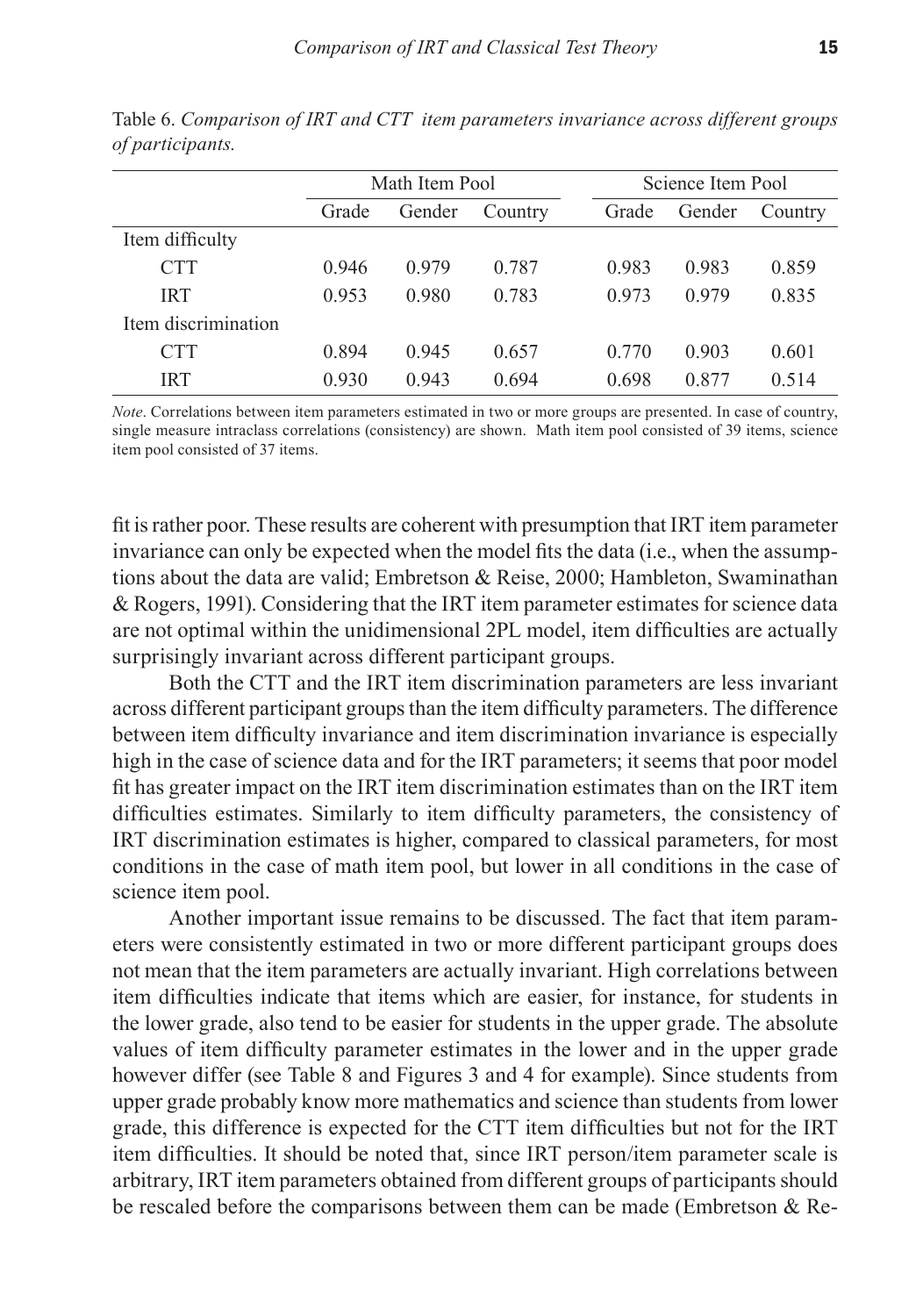

*Figure 3.* CTT item difficulty parameter *Figure 4.* Non-rescaled IRT item difficulty estimates (pp) from math item pool in lower parameter estimates (nb) from math item pool and upper grade.

in lower and upper grade.

ise, 2000; Hambleton et al, 1991). But in Figure 4 non-rescaled item difficulties are shown; if these parameter estimates are rescaled, the IRT item difficulties are not only consistent but also (almost) invariant in the absolute sense. For the CTT item parameters, on the other hand, no such rescaling procedure exists.

# Invariance of CTT and IRT person and item parameters across different item sets

After the item parameters for all items in math/science item pool had been obtained, two new tests were constructed from each item pool, the new CTT and the new IRT math/science test, respectively. It became evident, when selecting items for new tests, that our item pools were too small and did not have enough highly discriminating items. Consequently new CTT and IRT tests consist of up to three quarters of identical items; although – by design – different item selection criteria were used. This outcome, however, would not be a very likely one if item pools were large enough and of a high quality. The results regarding all four new tests are presented in the sequel but, since new CTT and IRT tests are very similar, the difference between them is not further discussed.

It should also be noted that item content was neglected when selecting items from item pools which resulted in rather different contents and dimensionality of the new tests comparing to the original item pools (see Table 4 for the results of dimensionality analysis). This is particularly true in the case of science data: new science tests contain items from some science achievement fields only and are con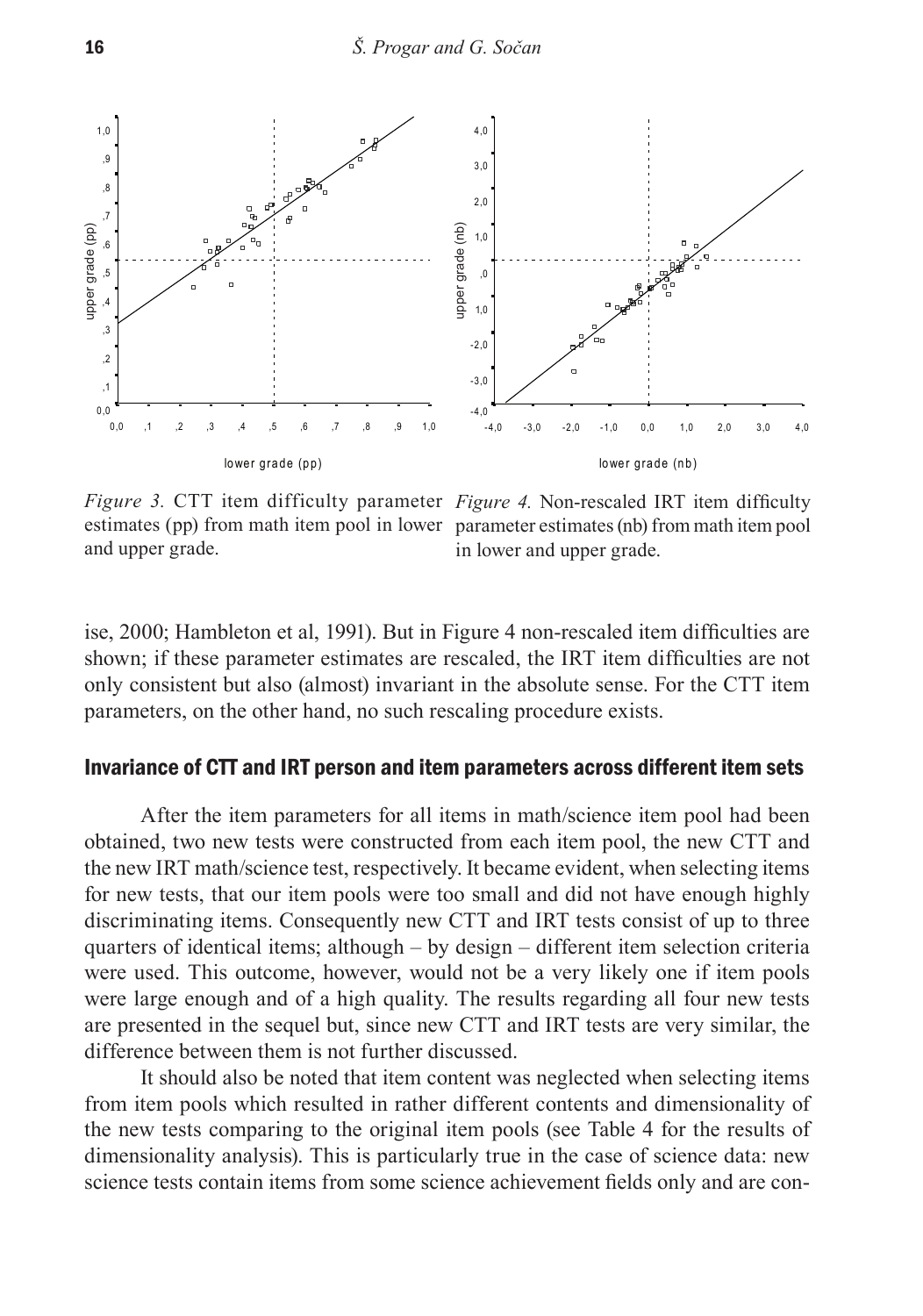sequently closer to unidimensional, compared to all items from the pool, which are more diverse in contents.

In theory, IRT item parameters are invariant, not only across different participant groups, but also across different item sets, measuring the same latent variable. Accordingly, the IRT person parameter estimates should be very similar regardless of the item set they were obtained from. The property of item/person parameters invariance has implications for an important IRT application, i.e. computerized adaptive testing, where items are presented in different item sets and different participants usually reply to different items. Classical item discrimination parameters and person parameters, on the other hand, are clearly related to items in item set they are assessed from: the classical true score can only be defined with regard to a particular test; since test scores depend on the properties of the particular items in the test, so do the item-total correlations.

|                                |            | New Math Tests |            | New Science Tests |
|--------------------------------|------------|----------------|------------|-------------------|
|                                | <b>CTT</b> | <b>IRT</b>     | <b>CTT</b> | <b>IRT</b>        |
| CTT person parameters          | 0.942      | 0.908          | 0.870      | 0.857             |
| IRT person parameters          | 0.943      | 0.921          | 0.883      | 0.869             |
| Item difficulty parameters     |            |                |            |                   |
| <b>CTT</b>                     | same       | same           | same       | same              |
| <b>IRT</b>                     | 1.000      | 0.997          | 0.997      | 0.998             |
| Item discrimination parameters |            |                |            |                   |
| <b>CTT</b>                     | 0.975      | 0.914          | 0.631      | 0.700             |
| IRT                            | 0.975      | 0.885          | 0.408      | 0 377             |

Table 7*. Comparison of IRT- and CTT-based item and person parameters invariance across different item sets.* 

*Note*. Correlations between the *original* and *new* person/item parameters are presented.

Person parameter invariance in different item sets was assessed by correlating the *original* (from item pools) and the *new* CTT and IRT person parameters and by comparing means of achievement estimates from item pools and new tests. It should be noted that correlations, presented in Table 7, only partially reflect the property of invariance as discussed above as item pools and new tests are not entirely different: all items from new tests are also included in item pools, what had influence on correlations, especially on the correlations between the *original* and *new* classical test scores. Furthermore, item pools contain more items than new tests and the person parameters were assessed from one measurement only (the context in which items appeared was the same). Although, due to this bias, classical test scores appear to be more invariant than they in fact are, IRT person parameters are slightly more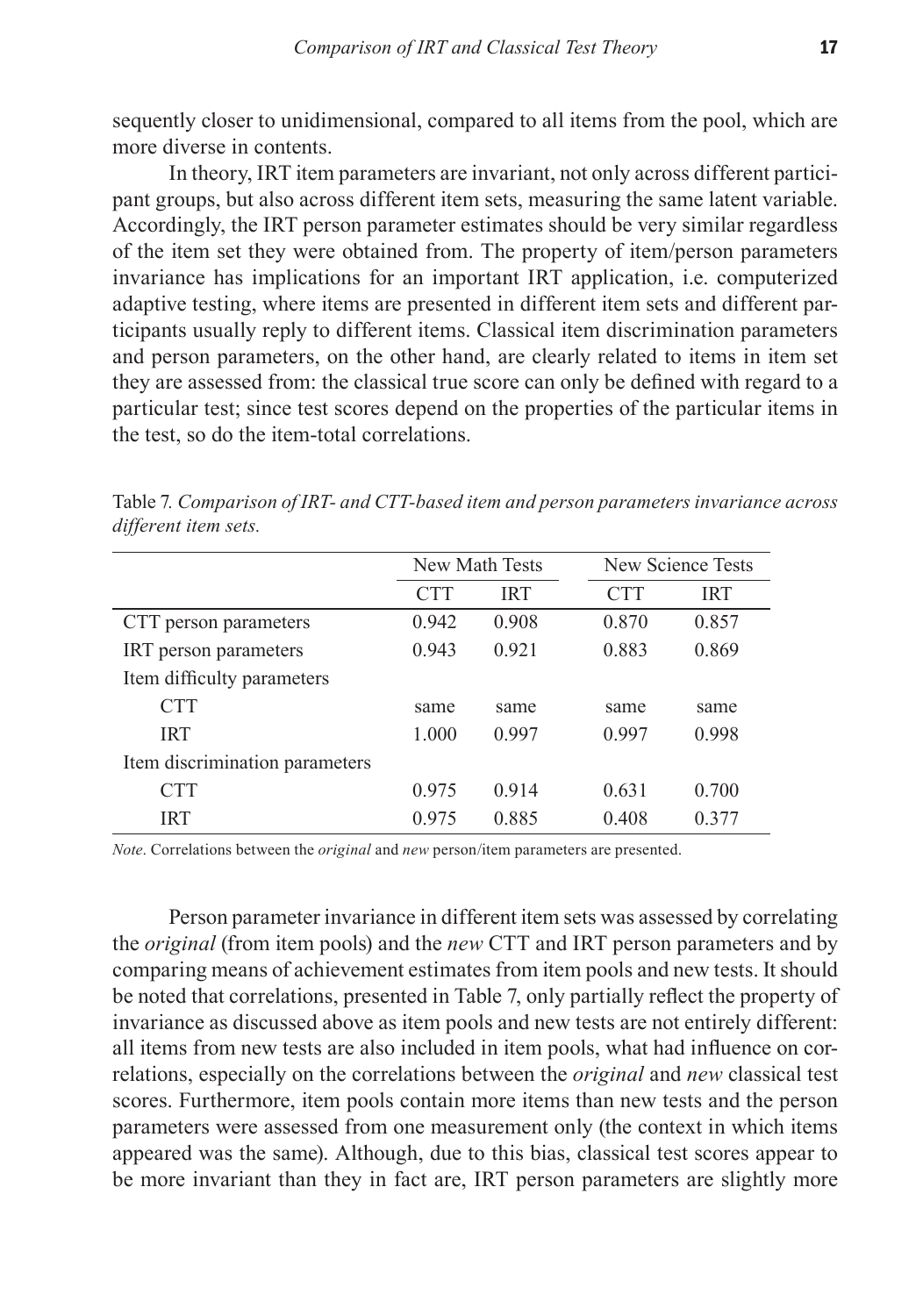invariant when estimated from different item sets than CTT person parameters in all conditions. Correlations between *original* and *new* parameters are, again, higher in the case of mathematical items, because both new math tests measure achievement that is very similar to achievement measured in math item pool (all tests are relatively unidimensional, items are similar in contents), whereas the contents of new science tests is somewhat different comparing to contents of all items in science item bank (also new science tests are unidimensional, but science item pool is rather multidimensional). New science tests obviously do not measure *the same* science achievement (i.e., the same latent variable) as is measured by all items in science item bank; the degree of invariance of person parameters is consequently lesser. Considering this, the correlations between original and new IRT person parameters in the case of science achievement are actually surprisingly high. The results of comparing mean differences in person parameters obtained from item pools and new tests (presented in Table 9) confirm the results on person parameter invariance discussed above. They suggest that very similar person parameter estimates are obtained from item pools and new tests, since mean differences in parameters are very small, and also that IRT person parameters are more invariant when estimated from different item sets in all conditions. It is, again, possible that these high correlations and small differences between original and new IRT person parameters are, above all, the consequence of prior normal distribution used in parameter estimations; within our research design however this remains only speculation.

As previously discussed, IRT item parameters should be invariant in different item sets since they are, in theory, independent of all other items in the test. In CTT only item difficulties are independent of other items in the test, whereas item discrimination always depends on all other items. The comparison of item parameters invariance across different item sets is presented in Table 7. Correlations between *original* and *new* IRT item difficulty parameters are higher than correlations between item discrimination parameters. Very consistent estimates of IRT item difficulty parameters are obtained in new tests and both item pools, despite somewhat different contents of new (especially science) tests and the fact that item difficulty estimates were not optimal in the science item pool. The mean differences in IRT item difficulties across different item sets are also very small in all conditions (see Table 9). Classical item difficulty parameters are the same, as the same data set was used for estimation of *original* and *new* parameters.

The item discrimination parameters are, in comparison to the item difficulties, less invariant in all conditions; furthermore, the classical discrimination parameters are at least as much invariant as the IRT item discriminations (Table 7). Note that classical item discrimination parameters are unjustifiably high since items in item pools and new tests are not entirely different (in comparison of the *original* and the *new* CTT item discriminations the correlations between partly same items were calculated). Both the CTT and the IRT item discrimination parameters correlate lower in the case of science items, which is probably due to the difference in contents of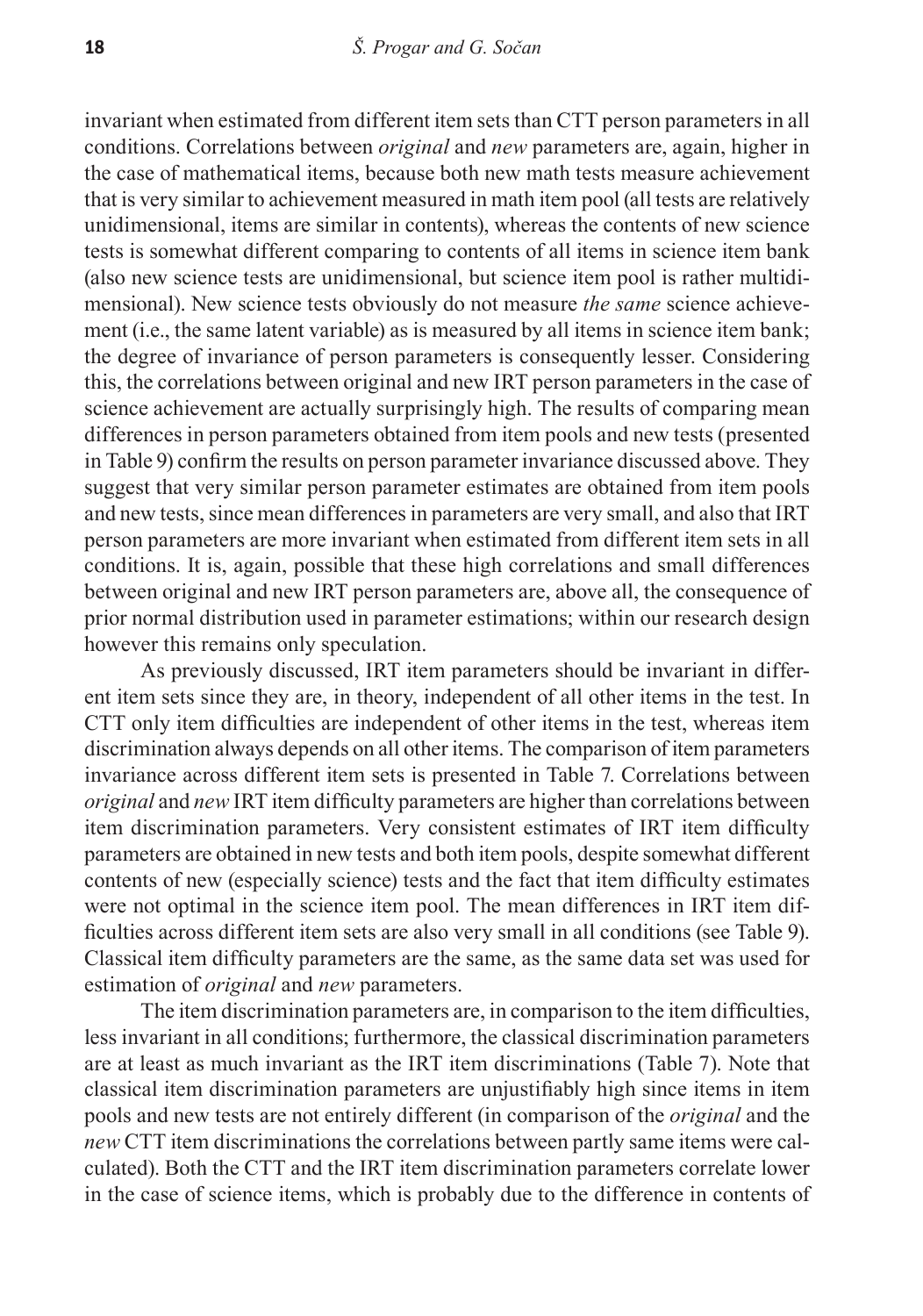science item pool and new science tests: new science tests measure different and more unidimensional science achievement than all items in science item bank and items are simply not equally indicative for the *old* and the *new* science achievement. Apart from the content differences for science tests, poor invariance of the IRT item discrimination estimates, compared to the classical estimates, is probably also the result of suboptimal *original* item discrimination estimates. Apparently poor model fit for items in science item bank has the same effect on the IRT item discrimination invariance in different item sets than on the IRT item discrimination invariance across different participant groups. Despite the lower correlations of the item discrimination parameters as compared to the item difficulty parameters, the mean differences in item discrimination parameters are in general not significantly different when estimated from different item sets (Table 9) and although the differences between the *original* and *new* IRT item discrimination parameters for science data are generally larger than the differences for math data, these differences are also statistically insignificant, because the standard errors of means are higher in this case as well.

# **Conclusions**

The present study attempted to address the questions of comparability of CTT and IRT person/item parameters, invariance of CTT and IRT item parameters across different groups of participants and invariance of CTT and IRT person/item parameters across different item sets.

Our main conclusions regarding the first question are that the IRT and the CTT person parameters are highly comparable and also that item difficulties and item discriminations are very comparable, with the latter showing somewhat lower comparability. Similar results regarding IRT and CTT parameters comparability were also found by Courville (2005), Fan (1998) and MacDonald and Paunonen (2002).

As for our second research question, the results of our study also support previous findings by Fan (1998) and MacDonald and Paunonen (2002) that CTT and IRT item parameters show very similar invariance property across different participant groups, with item difficulty parameters being more invariant than item discrimination parameters. But, in addition to this, the results of this study also show that IRT item parameters are generally more invariant than CTT parameters in the case of good IRT model fit, whereas CTT item parameters are more invariant in the case of poor IRT model fit. This conclusion is very important for application of IRT in test constructing as it implies (1) that the question of IRT model fit should be addressed very carefully when using IRT for item calibration, and (2) that, if an appropriate IRT model is used for modelling item responses, theoretically superior IRT item parameters would also be empirically superior and could therefore be used for item calibration on non-representative groups of participants. It should be noted here that,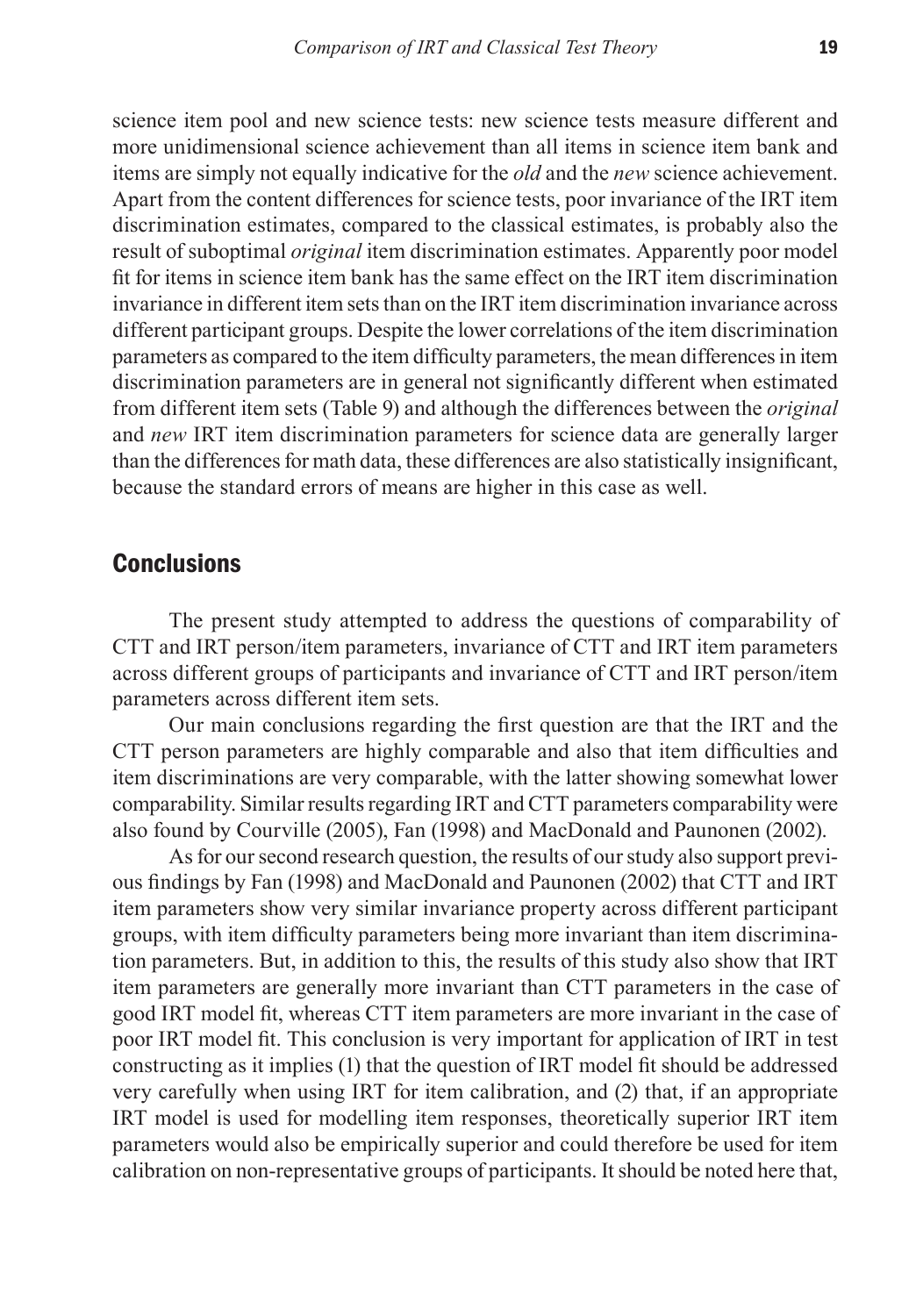although CTT item parameters also proved to be very consistently estimated in different groups of participants, the absolute values of item parameters differ and that, in contrary to the IRT item parameter estimates, there is no rescaling procedure, which would place CTT item parameter estimates from different participant groups on a common scale (Embretson & Reise, 2000; Hambleton et al, 1991).

The invariance property of person and item parameters across different item sets, an object of our third research question, also has an important consequence in test application: if person and item parameters are invariant across different item sets, different items can be used for measuring the same latent variable. Since the same data set was used for parameter estimation in item pools and new tests and, consequently, CTT item difficulties stayed the same, it was not possible to compare the invariance property of item difficulty parameters in both measurement frameworks; however, the IRT difficulty parameters have proven to be very invariant across different item sets. In contrary to theoretical and intuitive expectations, the results of this study also show that the CTT item discrimination parameters are just as or more invariant across different item sets than the IRT discrimination parameters and, as expected, that IRT item discriminations are invariant only if the model fits the data. We also found invariant person parameter estimates across different item sets, with the IRT person parameters being more invariant in all conditions. This is very interesting with regard to the IRT person parameters related to the science data, since the test with all items from the item pool and the new tests are obviously not measuring the same latent trait and since the IRT discrimination parameters are not invariant across item sets, and is therefore possibly only the effect of prior normal distribution used in the MML estimation method for IRT person parameters.

Of course, the present study, as it is an empirical study, has its share of limitations. First of all, item pools were limited in both item difficulties and item discriminations. The characteristics of the particular items that were used in the study could have some effect on the comparability of CTT and IRT person/item parameters and on the person/item parameters invariance properties. Larger item pools, with items varying more in item difficulty and item discrimination, or simulation studies that would manipulate different item characteristics should be used in future studies to determine whether the limited item pool also limits the generalization of the results from this study. Limited item pools were also related to item selection for new tests. An important aim at the beginning of this study was to determine whether the test construction method influences the properties of the resulting test. Unfortunately, because item pools were limited in the number of highly discriminative and informative items, very similar new tests were constructed using both CTT and IRT item selection criteria and possible differences in test construction could not be revealed. The second obvious shortcoming of this study was that the true person and item parameters were unknown. Because of this, only the comparison between CTT and IRT item/person parameters could be made and, for instance, the question whether the difference in distributions of CTT and IRT person parameters for item pools is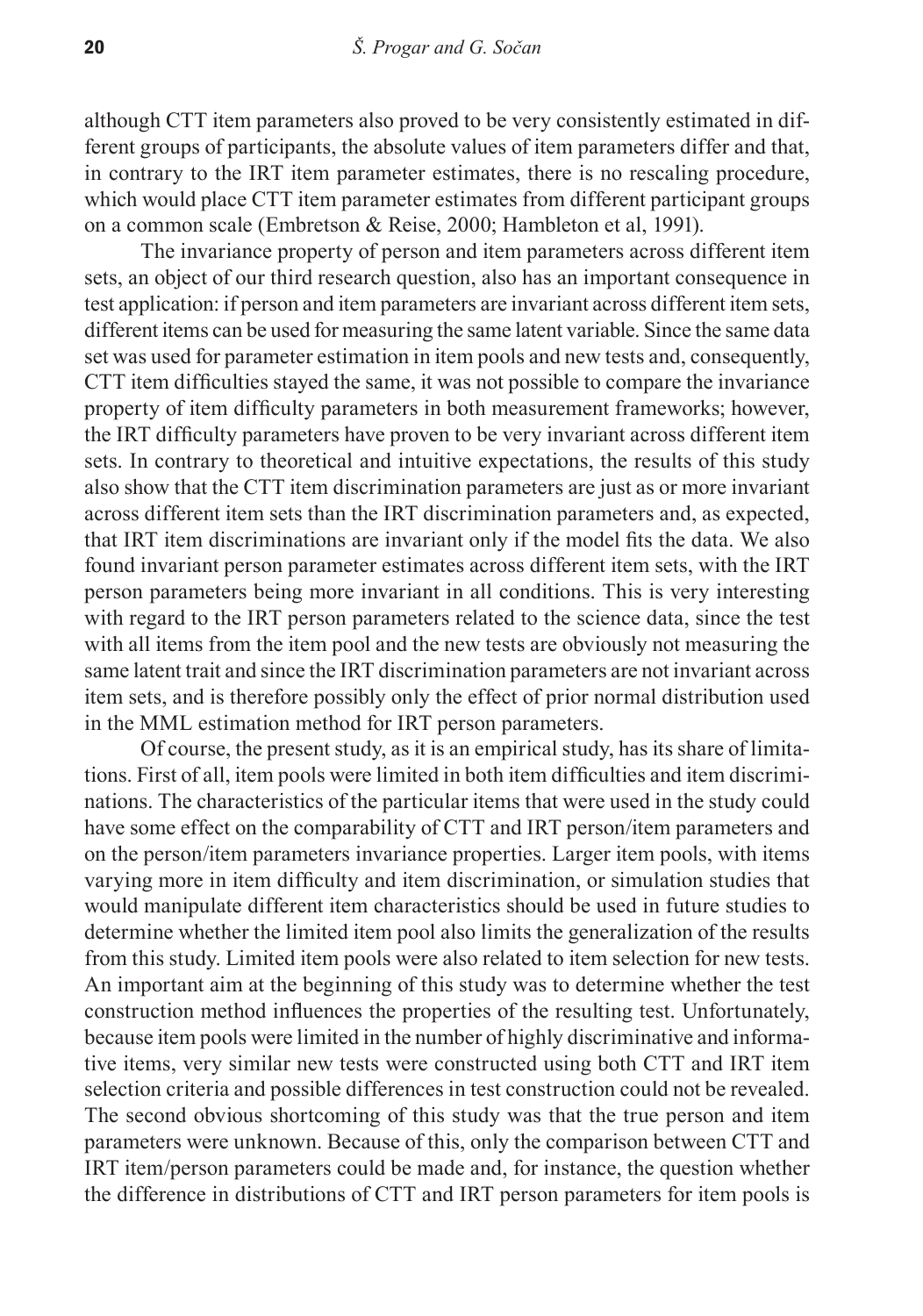the result of the effect of the easiness of the test on CTT person parameters or the effect of prior normal distribution on IRT person parameters, could not be answered. The information truly valuable to a psychometric practitioner in this case would, of course, not be that of the comparability of IRT and CTT parameters, but about accuracy of parameter estimates. Again, we propose further investigation, possibly a simulation study that would overcome this limitation.

The fact that majority of the items allowed for guessing was not taken into account explicitly in our analyses. This should not be a source of bias against either paradigm. On one hand, guessing degrades the fit of the IRT models, because the empirical ICC can not be expected to approach zero when the theta value is small. On the other hand, guessing degrades the CTT-based measurement, too, because it narrows the range of item difficulties and because the difficulty parameters are not directly comparable across items with different probability of a random success.

Overall, the findings from this study indicate that CTT and IRT item/person parameters are very comparable and show similar invariance properties when estimated across different participant groups or across different item sets. Despite the high similarity between CTT and IRT parameters, the results also demonstrate that theoretical advantages (invariance property) of the IRT parameters are, at least to some extent, reflected in their empirical superiority, but only if an appropriate IRT model is used for modelling the data, the condition that is difficult to satisfy and even to assess appropriately in practice. Our findings also demonstrate that, with the MML method used for the IRT parameter estimation, model misfit influenced the item parameters invariance but not the person parameters invariance, what suggests that prior normal distribution has a great impact on person parameter estimates. Further investigation, preferably with simulated data with known true values of item/person parameters, is needed to provide missing guidelines about the assessment of IRT model fit, about the extent of model misfit that would still yield sufficiently invariant item and person parameters and to determine the influence of different IRT estimation methods on the accuracy of IRT person/item parameter estimates.

# References

- Courville, T. G. (2005). *An empirical comparison of item response theory and classical test theory item/person statistics*. Unpublished doctoral dissertation, Texas A&M University. Retrieved November 5, 2007 from http://txspace.tamu.edu/bitstream/ handle/1969.1/1064/etd-tamu-2004B-EPSY-Courville-2.pdf?sequence=1.
- Embretson, S. E., & Reise, S. P. (2000). *Item response theory for psychologists*. Mahwah, NJ: Lawrence Erlbaum Associates.
- Fan, X. (1998). Item response theory and classical test theory: An empirical comparison of their item/person parameters. *Educational and Psychological Measurement*, *58*, 357–381.
- Hambleton, R. K., Swaminathan, H., & Rogers, H. J. (1991). *Fundamentals of item re-*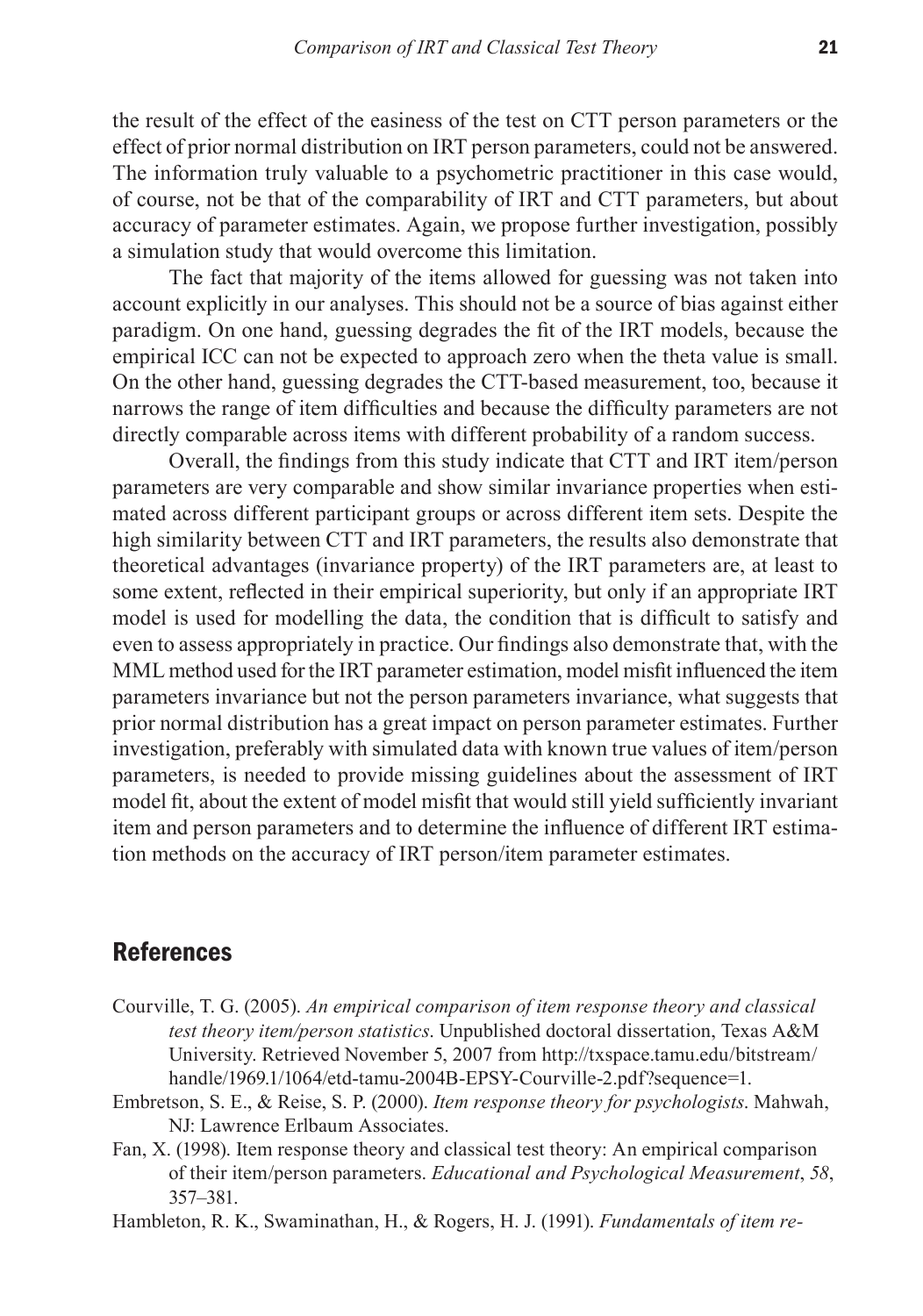*sponse theory.* Newbury Park, CA: Sage.

- Lord, F. M., & Novick, M. R. (1968). *Statistical theories of mental test scores*. Reading, MA: Addison-Wesley.
- MacDonald, P., & Paunonen, S. V. (2002). A Monte Carlo comparison of item and person parameters based on item response theory versus classical test theory. *Educational and Psychological Measurement, 62*, 921–943.
- Nunnally, J. C., & Bernstein, I. H. (1994). *Psychometric theory* (3rd ed.). New York: Mc-Graw-Hill.
- Ten Berge, J. M. F., & Kiers, H. A. L. (1991). A numerical approach to the approximate and the exact minimum rank of a covariance matrix. *Psychometrika, 56,* 309–315.
- Ten Berge, J. M. F., Snijders, T. A. B., & Zegers, F. E. (1981). Computational aspects of the greatest lower bound to the reliability and constrained minimum trace factor analysis. *Psychometrika, 46,* 201–213.
- Ten Berge, J. M. F., & Sočan, G. (2004). The greatest lower bound to the reliability of a test and the hypothesis of unidimensionality. *Psychometrika, 69,* 613–625.
- Zimowski, M. F., Muraki, E., Mislevy, R. J., & Bock, R. D. (1996). *BILOG-MG: Multiple-group IRT analysis and test maintenance for binary items*. Chicago: Scientific Software.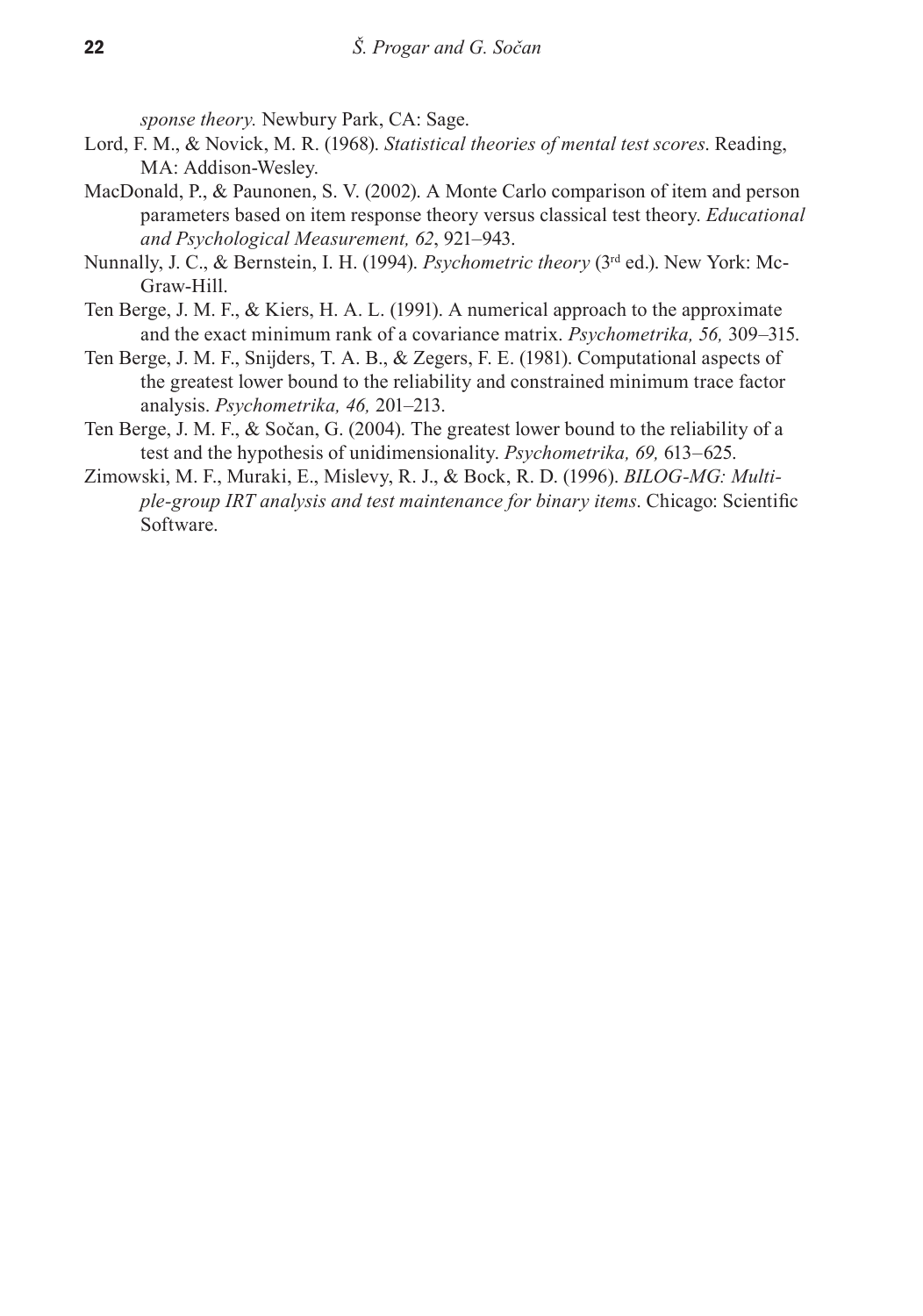|                     |     |                             |               | Grade    |           |           |    | Gender  |       |     |               | ွ<br>Anum |                                                                                  |                                                           |
|---------------------|-----|-----------------------------|---------------|----------|-----------|-----------|----|---------|-------|-----|---------------|-----------|----------------------------------------------------------------------------------|-----------------------------------------------------------|
|                     |     | $\mathcal{L}_{\mathcal{L}}$ | $\mathcal{H}$ |          |           | $\beta$   | Ą  |         |       | ģ   | d).           |           |                                                                                  |                                                           |
| Item difficulty     |     |                             |               |          |           |           |    |         |       |     |               |           |                                                                                  |                                                           |
| Math Item Bank      | CTT | -0.156                      | 38            | $-16.22$ | 0.0000    | $-0.002$  | 38 | $-0.38$ | 0.636 | 5.0 | 190.0         | 25.06     |                                                                                  |                                                           |
|                     | IRT | 0.830                       | 38            | 17.68    | 0.0000    | 8000      | 38 | 0.30    | 0.762 | 3.9 | 146.2         | 22.84     | $\begin{array}{c} 0.000 \\ 0.000 \end{array}$                                    | $\begin{array}{l} 0.397 \\ 0.375 \\ 0.057 \\ \end{array}$ |
| Science Item Bank   | CTT | 960'0-                      | 96            | $-13.27$ | 0.0000    | $-0.029$  | 96 | $-4.18$ | 00000 | 3.8 | 135.6         | 2.16      |                                                                                  |                                                           |
|                     | EKT | 0.752                       | 36            | 11.88    | $0.000\,$ | $0.172\,$ | 36 | 3.01    | 0.005 | 5.0 | 180.0         | 3.56      | $0.081$<br>0.004                                                                 |                                                           |
| Item discrimination |     |                             |               |          |           |           |    |         |       |     |               |           |                                                                                  |                                                           |
| Math Item Bank      | CTT | -0.019                      | 38            | $-2.81$  | 8000      | 6000      | 38 | 1.82    | 0.076 | 3.7 | 139.4         | 7.31      |                                                                                  |                                                           |
|                     | E   | $-0.048$                    | 38            | $-3.38$  | $0.002\,$ | 0.013     | 38 | 1.06    | 0.294 | 3.5 | 132.1         | 5.52      | $\begin{array}{ccc} 0.000 & 0.161 \\ 0.001 & 0.127 \\ 0.000 & 0.275 \end{array}$ |                                                           |
| Science Item Bank   | CTT | 0.020                       | 36            | 2.34     | 0.025     | $-0.019$  | 99 | $-3.32$ | 0.002 | 5.0 | 180.0         | 13.65     |                                                                                  |                                                           |
|                     | E   | 0.015                       | 36            | 0.73     | 0.468     | $-0.032$  | 36 | $-2.48$ | 81000 |     | $4.1$ $147.2$ | 6.08      | 0.00000000145                                                                    |                                                           |

Table 8. Comparison of the IRT- and the CTT- based item parameters invariance across different groups of participants (results  *Comparison of the IRT- and the CTT- based item parameters invariance across different groups of participants (results of t-test for grade and gender; ANOVA for country).* 

*Note.*  $\mathrm{d} = \mathrm{Cohen}$ 's effect size measure;  $\mathrm{\eta}$ **Conen s** cricci  $\alpha$  is a measure,  $\eta^2 - \rho$  opportion of variance explained by lactor.  $2 =$  proportion of variance explained by factor.